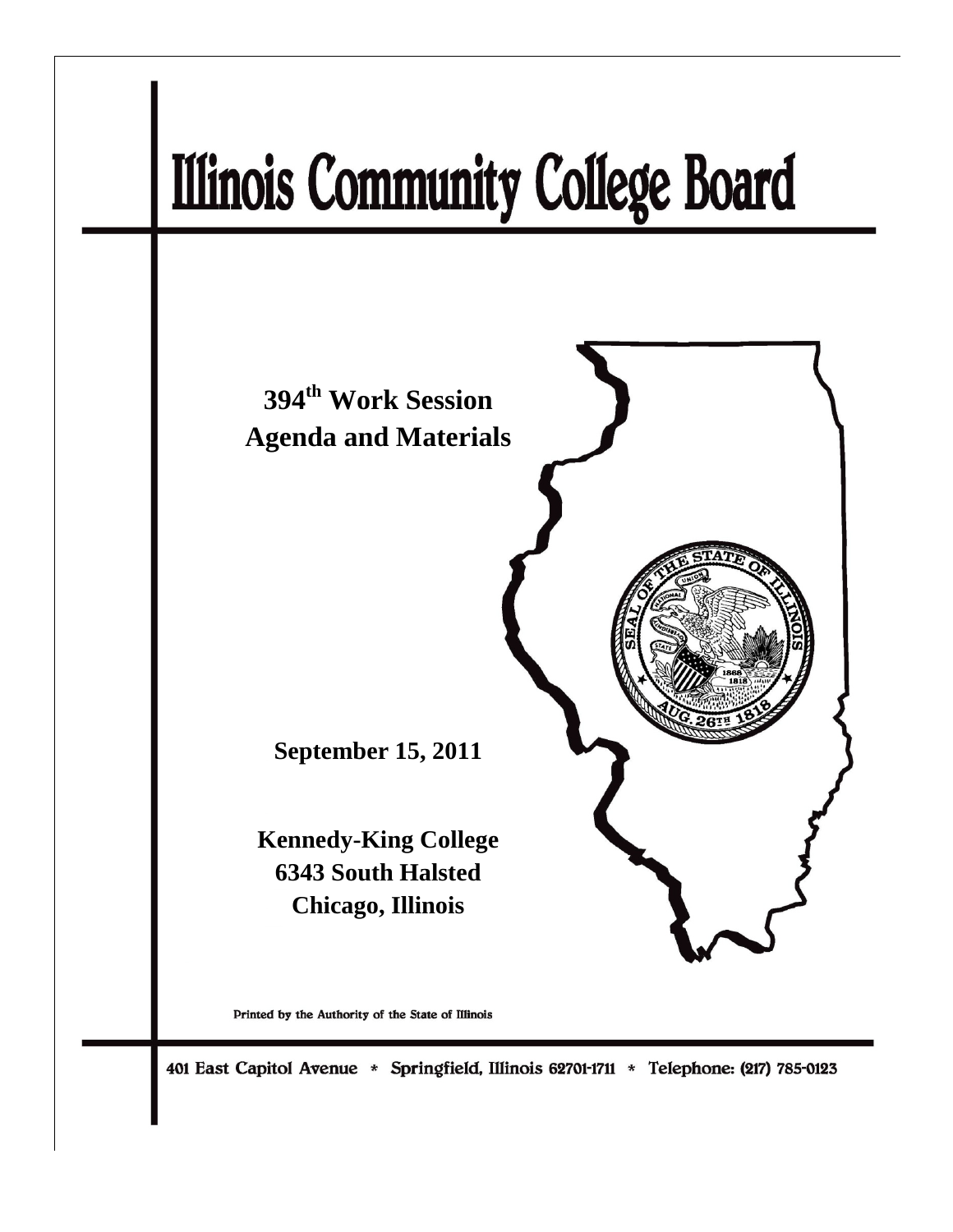**394th Meeting Work Session Agenda and Materials September 15, 2011** 

> **Kennedy-King College 6343 South Halsted Chicago, Illinois**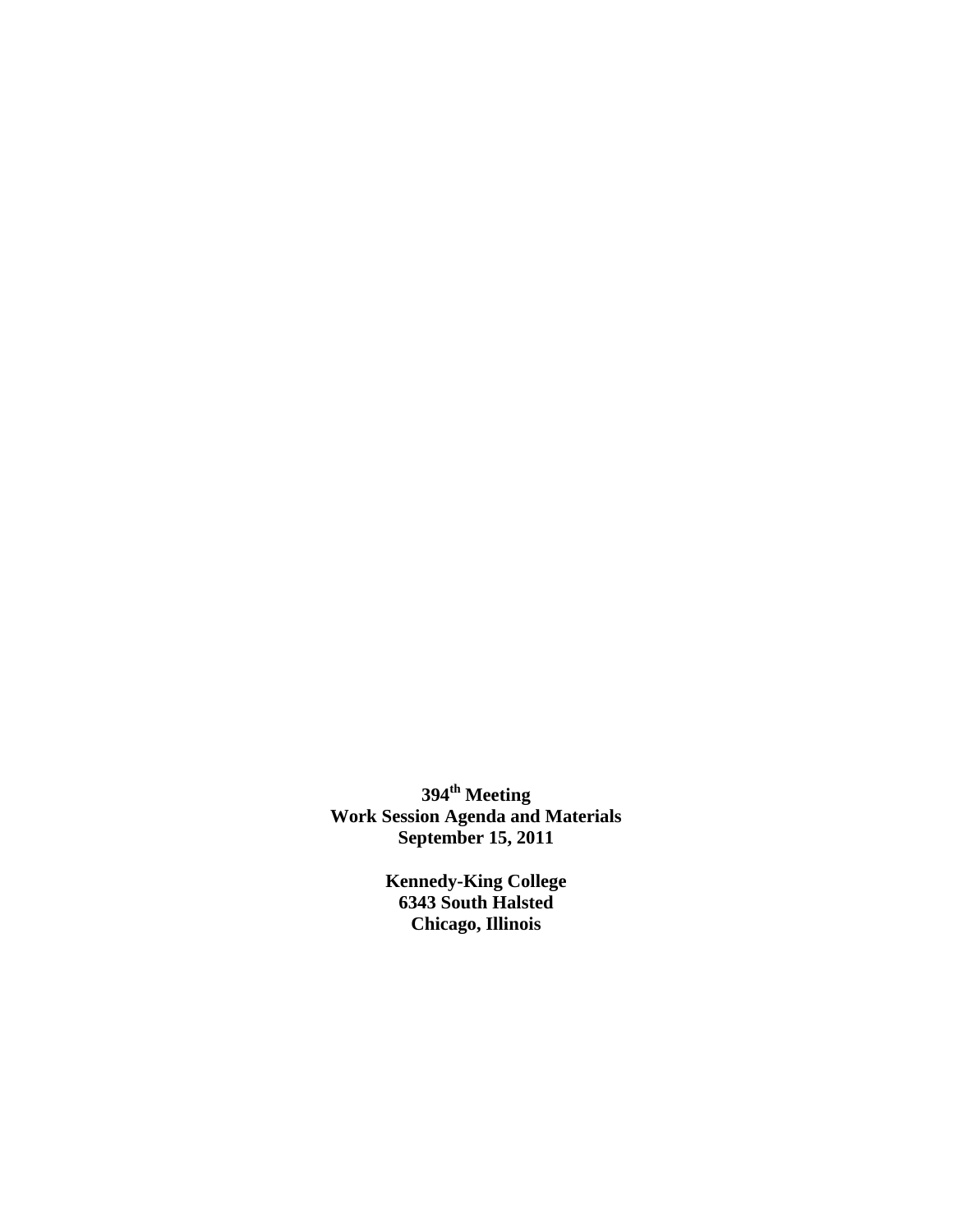# Work Session Agenda Illinois Community College Board Kennedy-King College 6343 South Halsted Chicago, IL

# September 15, 2011

| 1:00 p.m. – Work Session – $I^{\underline{st}}$ Floor, Room U-143 or "Black Box Theater" |                                                                                                                                                                | Page    |
|------------------------------------------------------------------------------------------|----------------------------------------------------------------------------------------------------------------------------------------------------------------|---------|
|                                                                                          | 1. Programs of Study and Learning Exchange Intergovernmental Agreement<br>Dr. Elaine Johnson and Jason Tyzsko, Department of Commerce and Economic Opportunity |         |
|                                                                                          | 2. Illinois Articulation Initiative Update Dr. Elaine Johnson                                                                                                  | 2       |
|                                                                                          | 3. Accelerating Opportunity: A Breaking Through Initiative Dr. Karen Hunter Anderson                                                                           | 3       |
|                                                                                          | 4. Community College Insurance Program Ellen Andres                                                                                                            | 4       |
|                                                                                          | 5. Regional Offices of Education Update Dr. Karen Hunter Anderson                                                                                              | 5       |
|                                                                                          | 6. Illinois Longitudinal Data System Dr. Karen Hunter Anderson                                                                                                 | $6 - 7$ |
|                                                                                          | 7. Performance Based Funding Update Geoffrey Obrzut and Executive Staff                                                                                        | 8       |
|                                                                                          | 8. Clery Act Presentation Dr. Elaine Johnson and Pat O'Connor, Moraine Valley College                                                                          | 9       |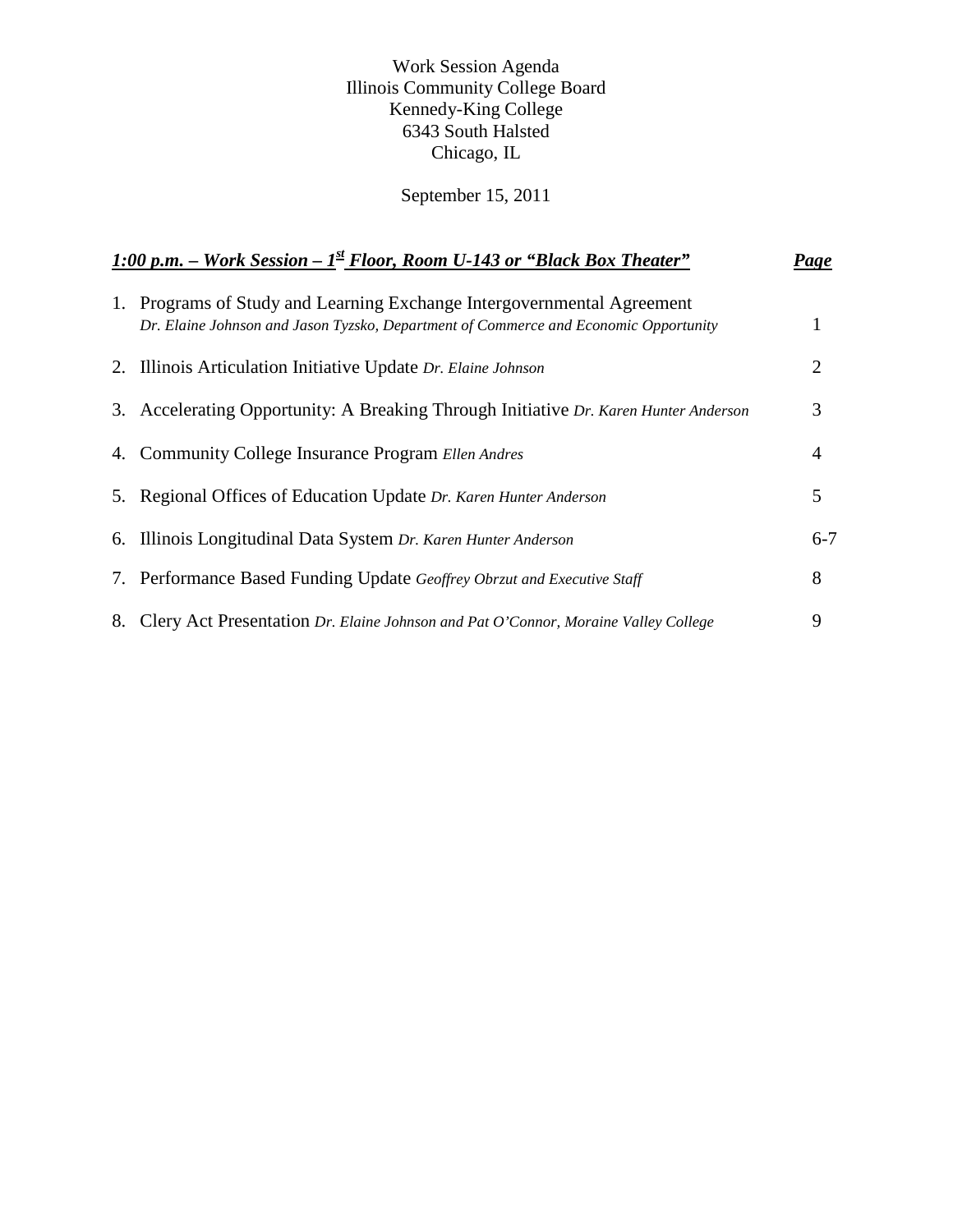#### Work Session Item #1 September 15, 2011

Illinois Community College Board

## **PROGRAMS OF STUDY AND LEARNING EXCHANGE INTERGOVERNMENTAL AGREEMENT**

ICCB staff will present information on the implementation and progress of CTE programs of study, mandated through the Carl D. Perkins Career & Technical Education Act (Perkins IV). Programs of Study include fully articulated curriculum from secondary to postsecondary education and is the primary way in which CTE programs are aligning curriculum across the important transition point from high school to community colleges. Programs of Study span the gamut of what is offered in community colleges, from welding certificates and truck driver training to nursing programs. Included in this presentation will be discussion of ICCB's participation in the STEM Learning Exchanges. STEM Learning Exchanges cut across nine industry clusters and represent an intergovernmental effort to promote the use of important innovations in CTE such as work-based learning, mentoring opportunities and program improvement efforts. A key element of the Learning Exchanges is the explicit involvement of business and industry through participation in the design and development of the exchanges as well as through membership and support once Exchanges are fully operational. The development of STEM Learning Exchanges was recently endorsed by the Illinois P-20 Council.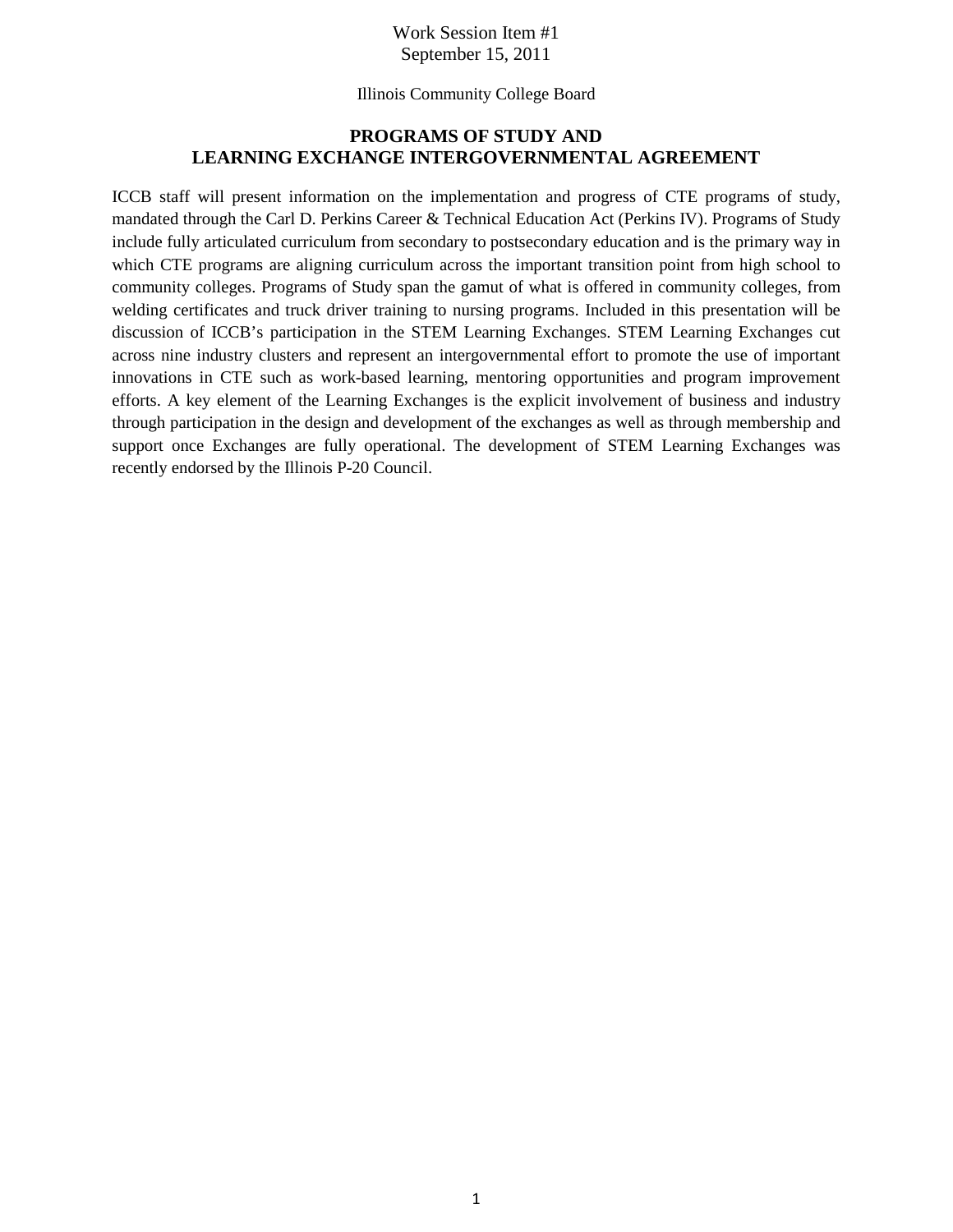#### Work Session Item #2 September 15, 2011

Illinois Community College Board

# **ILLINOIS ARTICULATION INITIATIVE UPDATE**

An update will be provided to the Board on the Illinois Articulation Initiative (IAI) regarding the recent implementation of the Major Panel initiative, course submissions and review, and the development of Career & Technical Education (CTE) IAI panels. The Major Panel Initiative is guided by several principles including that community colleges and public universities are equal partners in the delivery of the first two years of post-secondary education, the recognition that undecided students need guidance on transfer, and that time to degree must be managed through more effective articulation. The five general education and eighteen major panels have been approving and reviewing courses over the past semester as usual. Additionally, the major panel initiative has garnered agreement on the transfer of courses across eleven majors with six additional majors currently in progress. These agreements span the eleven public universities. Nine Career & Technical Education IAI Panels are being convened in the coming months to review recommendations from the STEM Learning Exchange workgroups as well as establishing gatekeeper courses for CTE programs.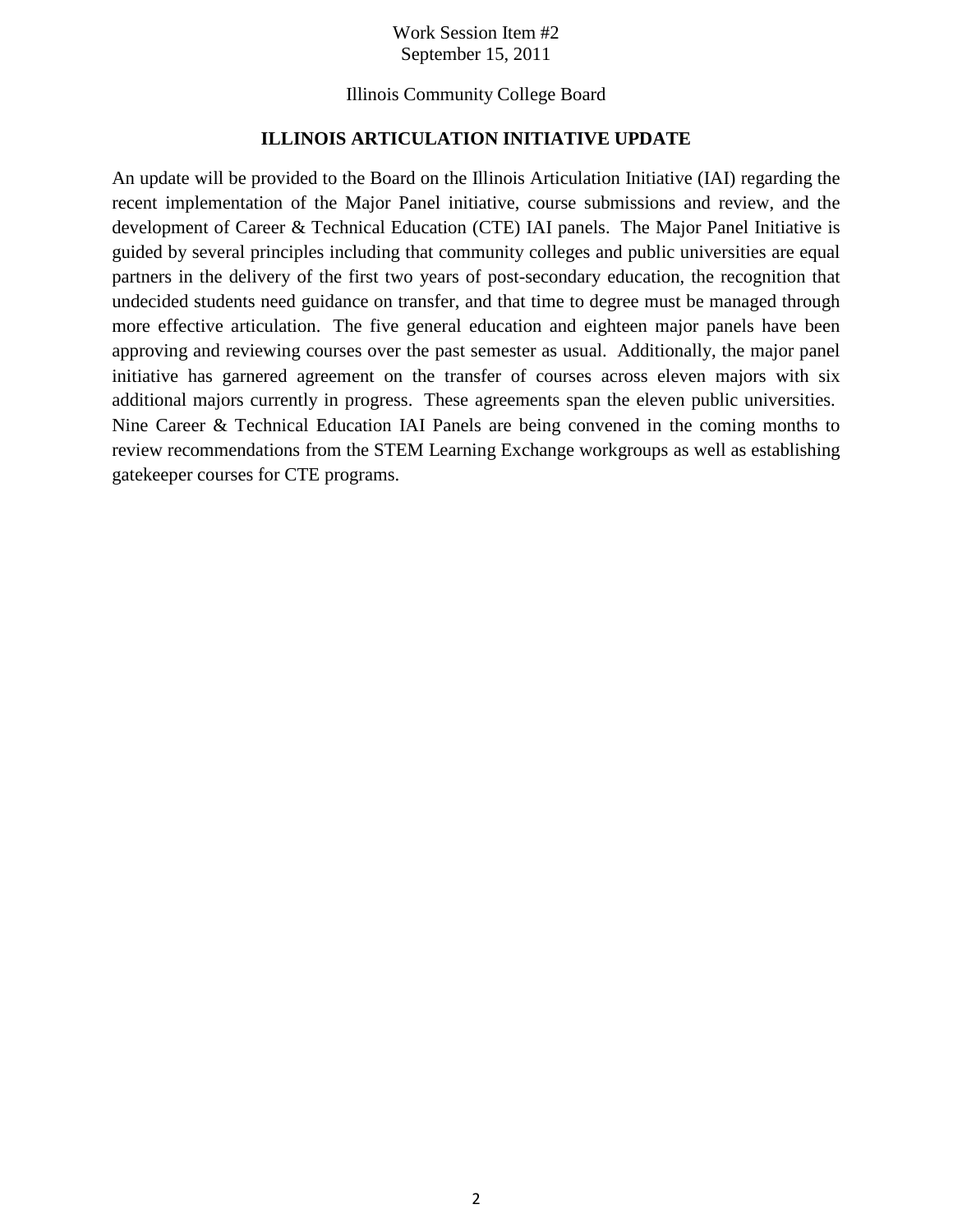#### Agenda Item #3 September 15, 2011

# Illinois Community College Board

# **ACCELERATING OPPORTUNITY: A BREAKING THROUGH INITIATIVE**

Illinois is one of eleven states participating in a new national initiative to redesign adult education to better prepare adults for jobs. Nearly 40 community colleges across the country will be involved, including eight from Illinois.

The initiative, *Accelerating Opportunity: A Breaking Through Initiative*, targets workers unprepared for the job market. Accelerated Opportunity is funded by five philanthropies: the Bill & Melinda Gates Foundation, the Joyce Foundation, the W.K. Kellogg Foundation, the Kresge Foundation, and the Open Society Foundations.

Illinois has received \$200,000 to redesign adult basic education (ABE) and postsecondary programs to integrate basic skills with practical, occupational training. About five of the eleven states will then each receive a \$1.6 million grant over three years to implement their plans. The states will be announced in mid-November.

The states that will be selected this fall will have their work cut out for them. The initiative aims to serve 40 percent of the target population at each participating college, with at least 25 percent of that group receiving a credential at the end of the three years.

By 2018, 70 percent of all jobs will require workers with some form of postsecondary credentials, she said. In Illinois, there are more than 1.8 million adults who lack skills beyond a high school diploma.

The Design Team for the Illinois grant includes community college presidents, representatives from partner agencies and from the Governor's Office, a member of the Illinois Community College Board, college administrators, adult education administrators, and classroom instructors.

The eight colleges participating from Illinois include College of Lake County, Danville Area Community College, Daley College, Elgin Community College, Lake Land College, Lewis & Clark Community College, Lincoln Land Community College, and McHenry County College.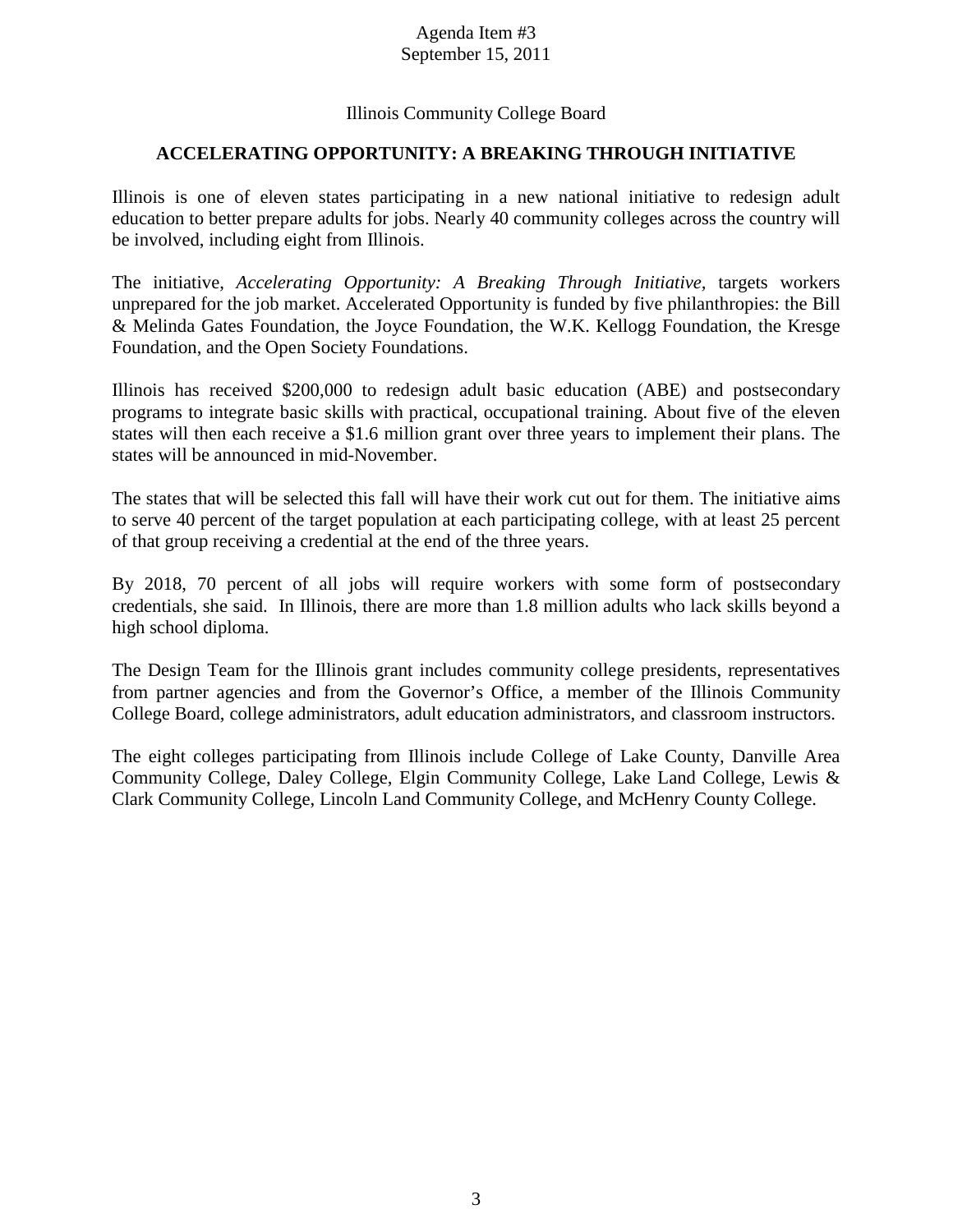#### Agenda Item #4 September 15, 2011

## Illinois Community College Board

#### **COMMUNITY COLLEGE INSURANCE PROGRAM**

Community college employees are not part of the state health insurance program. All State University Retirement System (SURS) annuitants receive free health insurance except community college retirees. To assist with the retirees and colleges' costs for retirees' health insurance, there was an annual GRF appropriation made to ICCB for health insurance grants. In FY 1997, legislation was passed to create the Community College Health Insurance Security Fund and the College Insurance Program to be administered by the Illinois Department of Central Management Services. The fund's revenues come from four sources: current community college employees in the form of a 0.5% payroll deduction, 0.5% of salary paid to full- time employees by the community colleges from their operating funds, annuity deductions made by SURS from current retirees, and the State through an annual appropriation. The program was framed around the idea that each source was required to pay 25% of the cost.

After two years of deposits into the fund, the program started in FY 2000. City Colleges of Chicago opted not to participate in the program in FY97. Since that time, the fund has not been able to sustain the insurance costs and it is currently running in a \$13-\$14 M deficit. The amount from each source has not changed. Beginning in fiscal year 2012, the system proposed legislation that would increase annual contributions into the funds over at least four years and allow City Colleges of Chicago to join the program. The legislation did not move, and an alternate plan by the House and Senate to eliminate the State's participation in the program did not pass.

In FY 2012, the program is still running in a deficit, City Colleges is not participating yet, and the revenue sources have not been increased.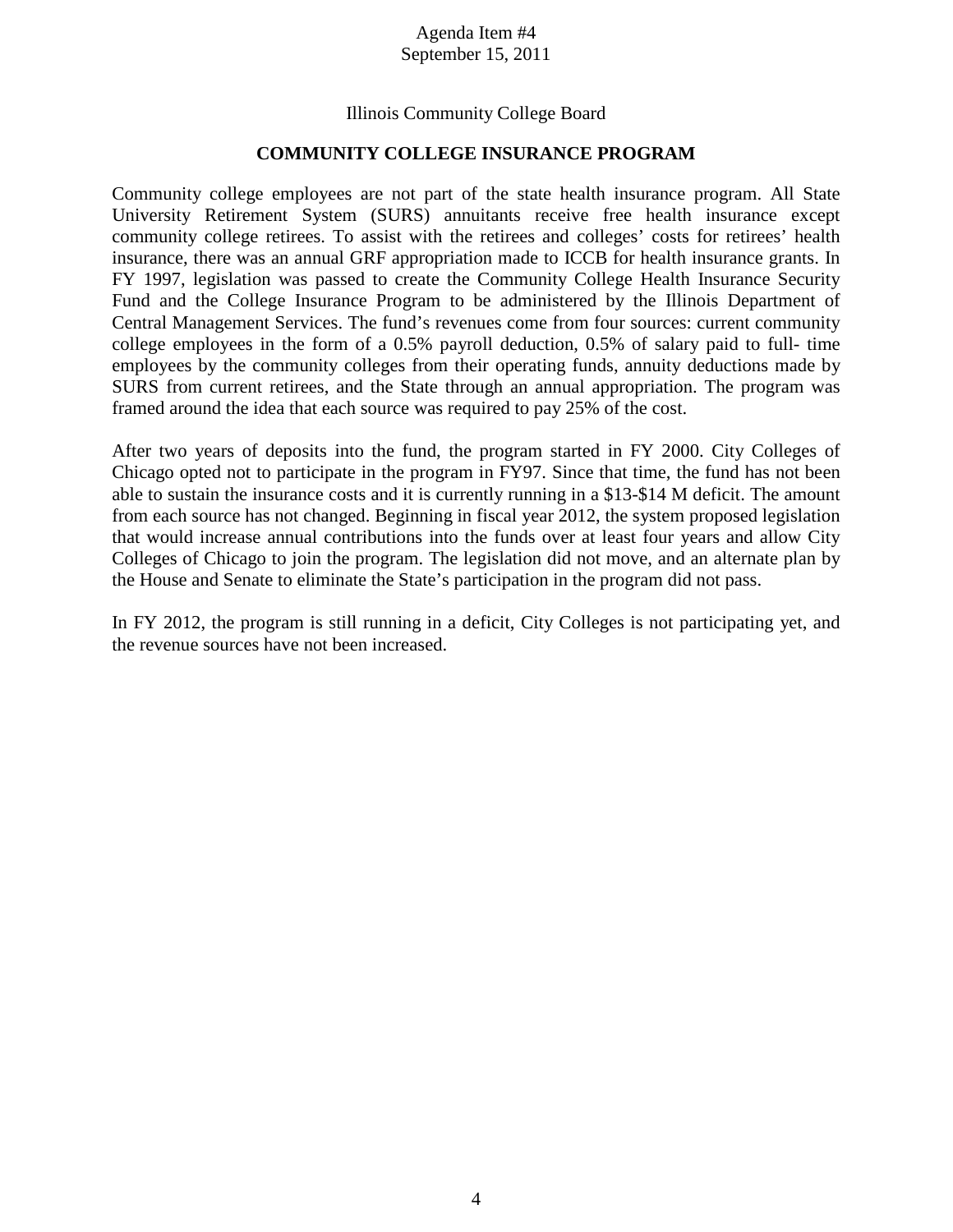#### Agenda Item #5 September 15, 2011

# Illinois Community College Board

# **REGIONAL OFFICES OF EDUCATION UPDATE**

On July 1, 2011, Governor Pat Quinn cut funding for the salaries for the state's regional school superintendents. Gov. Quinn cut \$9.1 million that would have provided salaries for the regional superintendents and their assistants, along with \$2.2 million from their operations budget. The Illinois Association of Regional Superintendents of School hopes that the General Assembly will resolve the once they return to Springfield for the fall veto session.

In the meantime, the Regional Superintendents are currently working without pay, although some have resigned their positions to take other employment. An elimination of the Regional Superintendents or the Regional Offices of Education could greatly affect Adult Education services in Illinois. Their responsibilities include:

- Regional Offices of Education by statute handle all official and unofficial transcript requests, provide verification of receipt of GED to outside entities, are the custodians of record, maintain multiple years of records on GED test-takers, and issue all GED certificates within their district/boundaries, with the exception of Cook County. The Regional Superintendents certify that those individuals who take the GED Tests have met the necessary requirements. The Regional Superintendents sign all GED certificates that are issued within their boundaries.
- In cooperation with the ICCB, the Regional Superintendents determine testing sites within their boundaries.
- Most Regional Offices of Education provide GED Testing for their areas.
- They are responsible for advertising GED Tests for their respective areas and for making known the availability of testing accommodations.
- They are responsible for purchasing materials related to administration of the GED, for maintaining and training examination staff.
- They are responsible for administering the test and establishing testing centers that are in compliance with American Council on Education/GED Testing requirements and for maintaining the integrity of the GED Testing Process.

In the event that the pay issue is not resolved in the fall veto session, the ICCB will have to investigate strategies to fulfill these responsibilities and the reduction of services provided by the ROE's.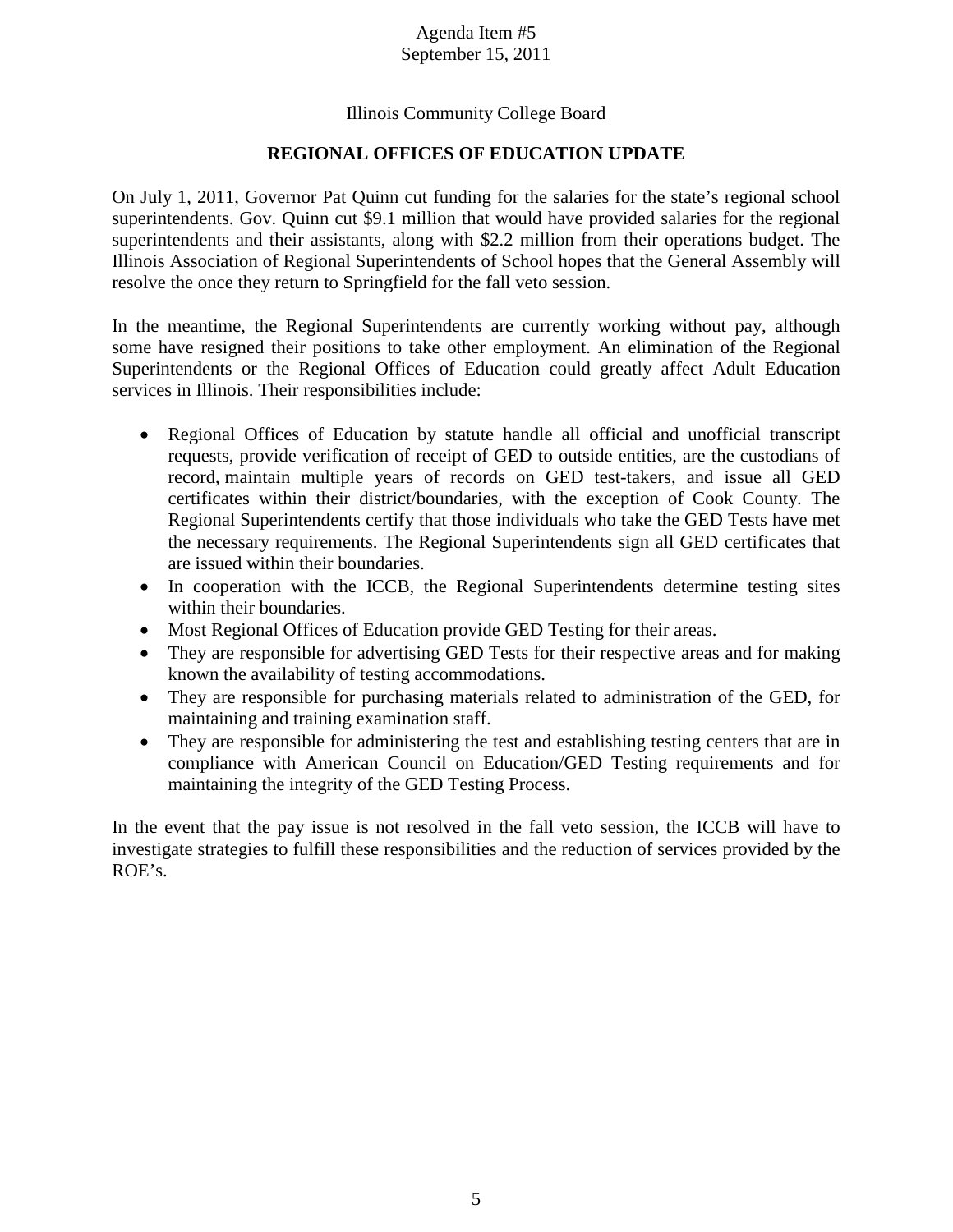### Agenda Item #6 September 15, 2011

#### Illinois Community College Board

# **ILLINOIS LONGITUDINAL DATA SYSTEM ILLINOIS HIGHER EDUCATION CONSORTIUM**

In July 2009, Public Act 096-0107 (SB1828) set the framework for the Illinois Longitudinal Data System (ILDS) with full functionality scheduled by June 30, 2013. Major outcomes indentified for the Illinois LDS include the improvement of data quality and linking K-12 data with postsecondary and employment data to be used for research and evaluation purposes. Using data provided to and maintained by the longitudinal data system, the State Education authorities, Illinois State Board of Education (ISBE), Illinois Community College Board (ICCB), and Illinois Board of Higher Education (IBHE) may perform research for or on behalf of early learning programs, schools, school districts, or institutions of higher learning.

The ICCB is responsible for ILDS community college data as specified in the P-20 Longitudinal Education Data System Act legislation. ILDS is being built on a decentralized approach and aims to link education data systems with special interest in recent P-12 participants and recent high school graduates.

ICCB has long-standing expertise with longitudinal data collection and use. In partnership with the colleges, ICCB staff collect and report data on the community college students we serve. It has been necessary to develop a flexible system to track the histories, progress, and outcomes of the hundreds of thousands of students who attend community colleges. Since the 1970's, Illinois' Community College System and the ICCB have established and improved processes, procedures, and protocols to undertake detailed data collection, analysis, and reporting of community college data and information.

The public universities and the private colleges and universities in Illinois do not have the same history of collaborative data collection. The Illinois Shared Enrollment and Graduation In 199, the Illinois Shared Enrollment and Graduation Consortium was formed by the Illinois Board of Higher Education (IBHE) following their mandate that all public community colleges and public four year universities submit once a year a roster of their enrolled students. As of 2006, the database contained over 14 million individual records from each of the public institutions and two private institutions. In order to expand the higher education data collection to include more private colleges and universities, as required by the Longitudinal Education Data System Act, a voluntary consortium of Illinois' higher education community—public, independent and proprietary institutions was formed as the Illinois Higher Education Consortium (IHEC). Through IHEC, the IBHE will be able to meet its statutory requirements with regard to the mandated Illinois Longitudinal Data System by providing resources for technical support and training for institutions of higher education and by making grant funding available to this consortium to provide assistance in the development of a data collection system.

The ICCB MIS, Research and Longitudinal Data System Advisory Committee has expressed concerns over ICCB's participation in IHEC. Their concerns include outsourcing to the IHEC Administrating Institution the duty of maintaining the common data file, security of data submitted to IHEC, the burden of additional data collection for community colleges, potential future costs to maintain and administer the database, and unequal representation for community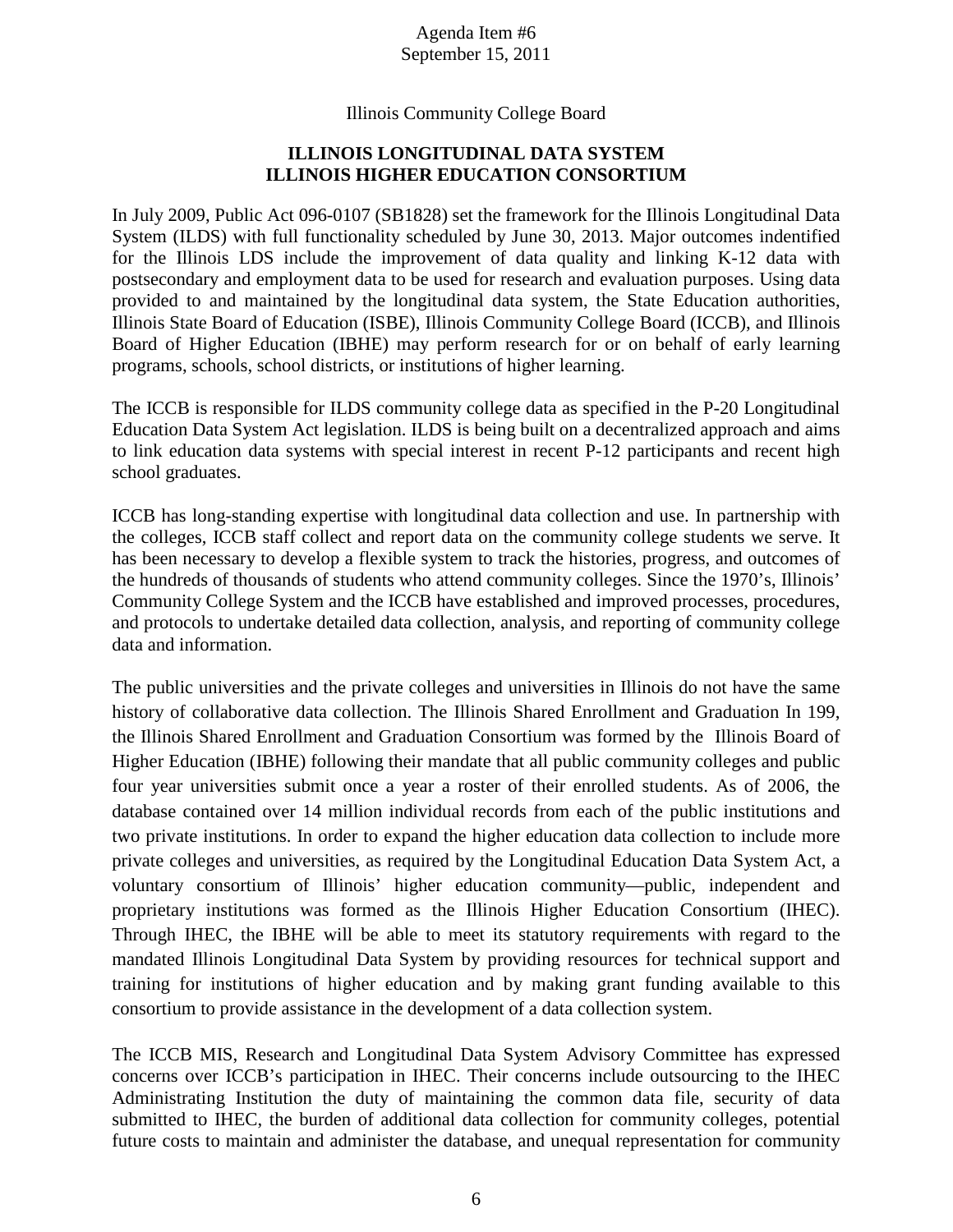#### Agenda Item #6 September 15, 2011

college on the IHEC Governing Board. The Governing Committee of the Illinois Community College Presidents' Council share similar concerns.

At this time, two community college representatives have been elected to serve on the IHEC Governing Board and one ICCB staff member serves as an ex-officio member. ICCB staff prefer to establish a partnership with IBHE to provide data to IHEC through a separate data sharing and participation agreement rather than as designated in the current agreement as a "participating institutions."

The ICCB remains fully committed to participation in the ILDS. The ICCB is also committed to collaborating with educational and workforce partners to track student progress and outcomes in order to evaluate strategies for student success and to affect educational and workforce preparation policies.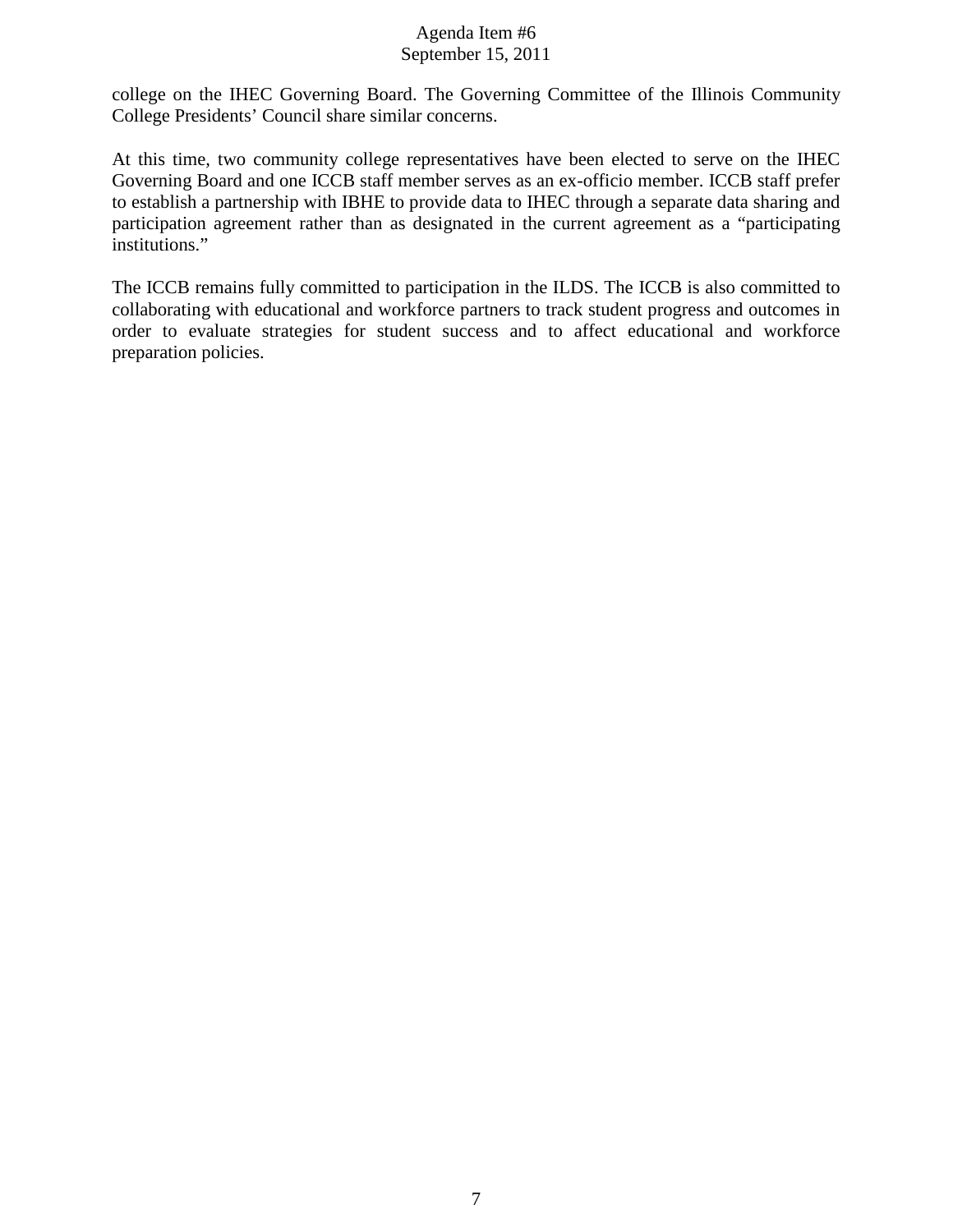#### Agenda Item #7 September 15, 2011

## Illinois Community College Board

# **ILLINOIS HIGHER EDUCATION PERFORMANCE-BASED FUNDING**

### **Illinois Performance-Based Funding Legislation**

Performance-based funding focuses on the goal of increasing completion of college courses, certificates and degrees. In the 2011 spring session, the General Assembly passed House Bill 1503 (sponsored by Representative Chapin Rose and Senator Edward Maloney).

The statute calls for the IBHE to form a committee, the [Higher Education Performance Funding](http://www.ibhe.org/PerformanceFunding/default.htm)  [Steering Committee,](http://www.ibhe.org/PerformanceFunding/default.htm) to devise a system for allocating state resources to public institutions of higher education based upon performance. The legislation also provides that, beginning in fiscal Year 2013, the IBHE budget recommendations to the Governor and General Assembly shall include allocations to public institutions of higher education based upon performance metrics designed to promote and measure student success in course, degree and certificate completion. The statute mandates that these metrics must be adopted by the IBHE administrative rules and requires the metrics to be developed and promulgated in accordance with specified principles. The statute provides that in devising performance metrics, the Board may be guided by the report of the Higher Education Finance Study Commission.

The law allows consideration to be given to the different missions of the sectors of higher education when determining metrics. The Illinois Community College Board (ICCB) has formed its own committee, the Performance-based Funding Committee, to develop performance metrics that reflect the specific mission and charge of Illinois community colleges. This committee is separate from the IBHE Higher Education Performance Funding Steering Committee and its conclusions will be reported to the IBHE committee.

## **ICCS Performance Based Incentive System (PBIS) – History**

In 1996, the Illinois Community College System (ICCS) Funding Task Force recommended that, funding plans should encourage and reward quality, efficiency, productivity and innovation through performance-based components. In May 1998, the Illinois Community College Board approved a Performance Based Incentive System (PBIS). This principle-centered Performance Based Incentive System (PBIS) consisted of a series of statewide measures (60%) and a district based component (40%).

PBIS was funded with "in addition to" dollars beyond regular system allocations at the \$1 million level in fiscal year 1999, \$1.5 million for fiscal year 2000, and \$2 million for 2001. In fiscal year 2002, PBIS was eliminated from the state budget due to funding shortfalls.

## **ICCB Performance-Based Funding Committee**

Because the mission of community colleges in Illinois includes serving students who are financially and academically at-risk, non-traditional students, and students whose goals of upgrading their job skills may not include program or degree completion, the ICCB committee will evaluate metrics for a performance-based funding system that will recognize mission differentiation and the unique student characteristics of community colleges.